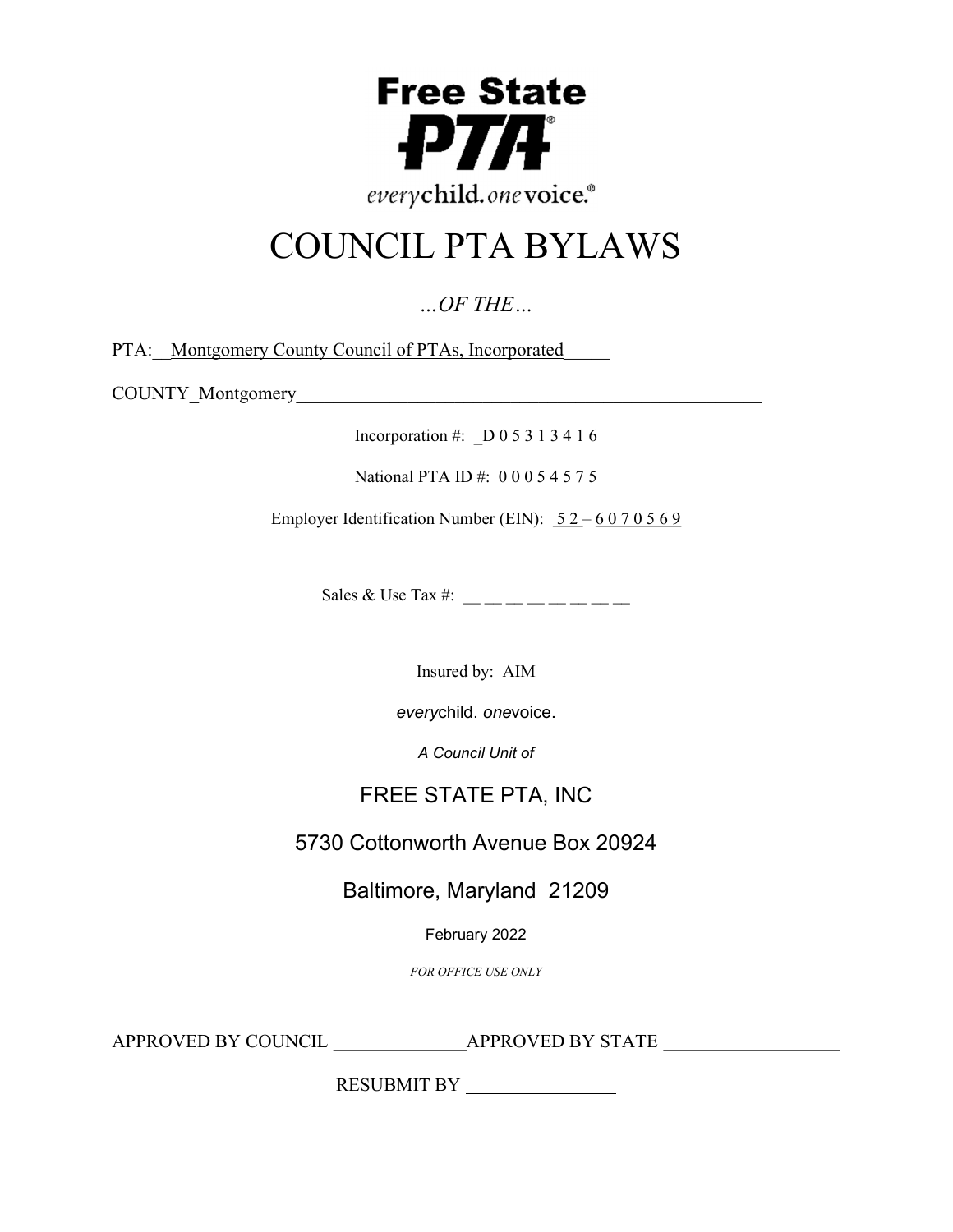#### INSTRUCTIONS – Please read carefully

- 1. This is the bylaws template for use by council PTAs in Maryland. Upon submission to Free State PTA, attached page(s) should include the council PTA name, date of the meeting at which changes were approved, and the specific bylaws change(s) with the article and section referenced. Remember that PTA is a registered trademark of the National Congress of Parents and Teachers. Do not use periods after each letter.
- 2. Council PTAs in Maryland are required to review and submit their bylaws every three years. With or without changes, the general membership must vote to approve the bylaws prior to submission to Free State PTA. (See Article XVII).
- 3. Suggestions/Helpful hints for filling out the template:
	- a. Executive Committee refers to all of the council officers. The Board of Directors refers to all of the council's officers and any other selected positions as determined by the bylaws.
	- b. Article I Name Use the first blank for the full legal name of the council. List the full legal name of the Council and use the second blank for the abbreviated form of the council's name. All Councils must be incorporated.
	- c. Article II through Article V NO additions or deletions can be made to any part of these Articles.
	- d. Article VI Officers and Their Elections If the Council has more than one Vice President or Secretary, then the titles of each must be specified in Section 1.
	- e. Article VII Duties of Officers, Section 2, Vice Presidents If the council has more than one VP, each VP's duties need to be outlined in this section, including their succession order if the president is unable to serve.
	- f. Article VII Duties of Officers, Section 3, Secretary if the council has more than one Secretary, each Secretary's duties need to be outlined in this section, and one must be the Recording Secretary.
	- g. Article VIII Board of Directors:
		- i. Section 3– Identify other members of the Board of Directors such as Superintendent or their alternate, or a Board of Education Member or their alternate.
		- ii. Section 4 Add to the list any other duties of the Board of Directors.
	- h. Article IX Executive Committee:
		- i. Section 1 List any other members on the Executive Committee other than officers.
		- ii. Section 5 List any other duties of the Executive Committee.
	- i. Article XI General Membership, Section  $1 Add$  a list of any other voting members.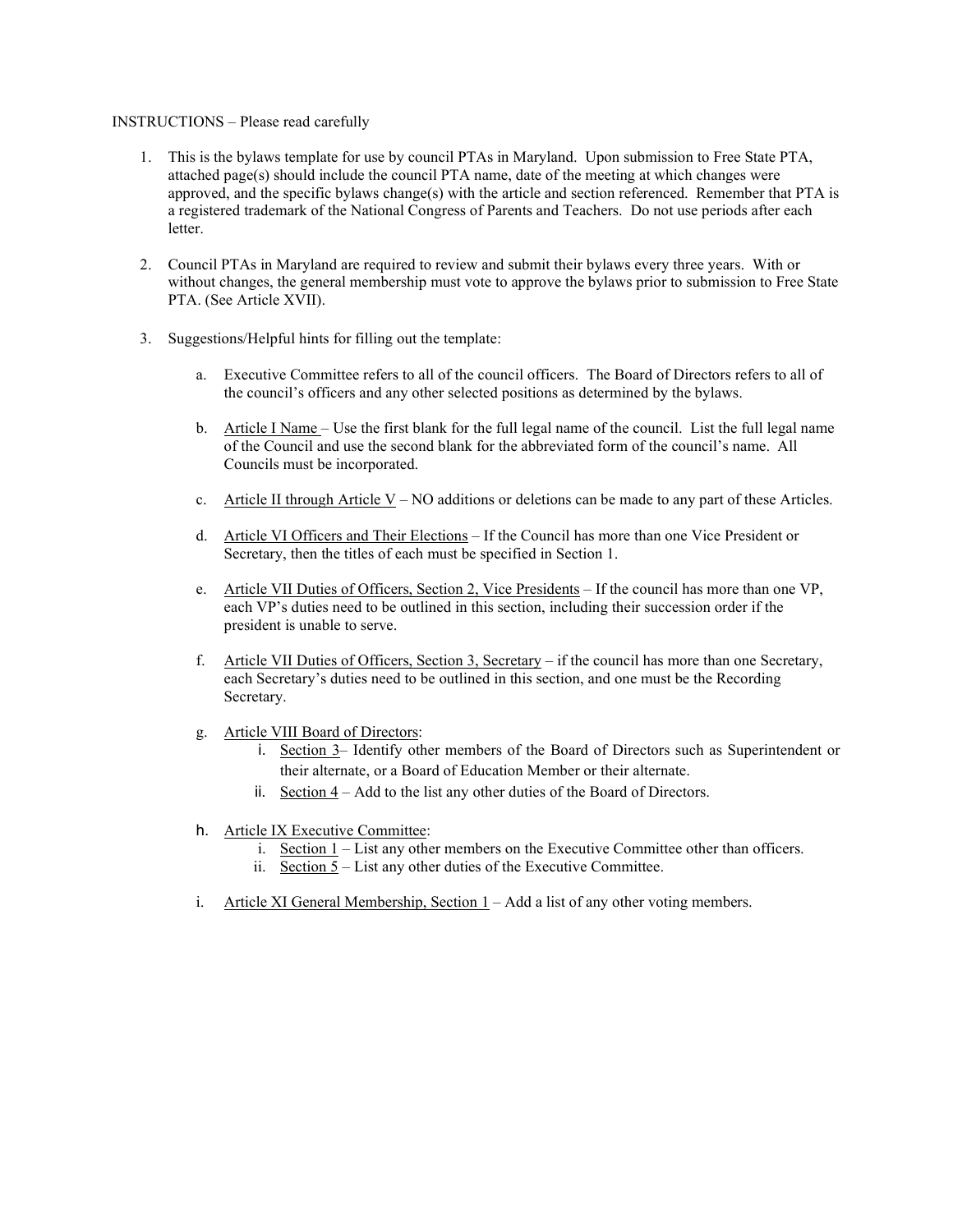#### Article I – Name

The name of this association is the Montgomery County Council of PTAs Incorporated

(full legal name)

It is a council PTA organized under the authority of the Free State PTA, a constituent group of the National Congress of Parents and Teachers (the National PTA). The association shall hereinafter be referred to in these bylaws as  $MCCPTA$ .

#### Article II – Purposes

The Purposes of the MCCPTA

(name, may use abbreviation) in common with those of National PTA and Free State PTA are:

Section 1. Objectives. The purposes of Free State PTA, consistent with the purposes of National PTA, are: a. To promote the welfare of children and youth in home, school, places of worship and throughout the community;

b. To raise the standards of home life;

c. To advocate for laws that further the education, physical and mental health, welfare, and safety of children and youth;

d. To promote the collaboration and engagement of families and educators in the education of children and youth;

e. To engage the public in united efforts to secure the physical, mental, emotional, spiritual, and social well-being of all children and youth; and,

f. To advocate for fiscal responsibility regarding public tax dollars in public education funding.

Section 2. Awareness. The purposes of Free State PTA are promoted through advocacy and education in collaboration with parents, families, teachers, educators, students, and the public; developed through conferences, committees, projects, and programs; and governed and qualified by the basic principles set forth in Article III.

Section 3. Federal Status. The association is organized exclusively for the charitable, scientific, literary, or educational purposes within the meaning of Section  $501(c)(3)$  of the Internal Revenue Code or corresponding section of any future federal tax code (referred to as "Internal Revenue Code").

### Article III – Principles

The basic principles of Free State PTA, consistent with the basic principles of National PTA, are:

A. The association shall be noncommercial, nonsectarian, and nonpartisan.

B. The association shall work to engage and empower children, families, and educators within schools and communities to provide quality education for all children and youth, and shall seek to participate in the decision-making process by influencing school policy and advocating for children's issues, recognizing that the legal responsibility to make decisions has been delegated by the people to boards of education, state education authorities, and local education authorities.

C. The association shall work to promote the health and welfare of children and youth, and shall seek to promote collaboration among families, schools, and the community at large. Commitment inclusiveness and knowledge of PTA, and professional expertise shall be guiding principles for service in this association.

D. Notwithstanding any other provision of these articles, the association shall not carry on any other activities not permitted to be carried on by an association:

i. exempt from federal income tax under Section 501 (c)(3) of the Internal Revenue Code; or,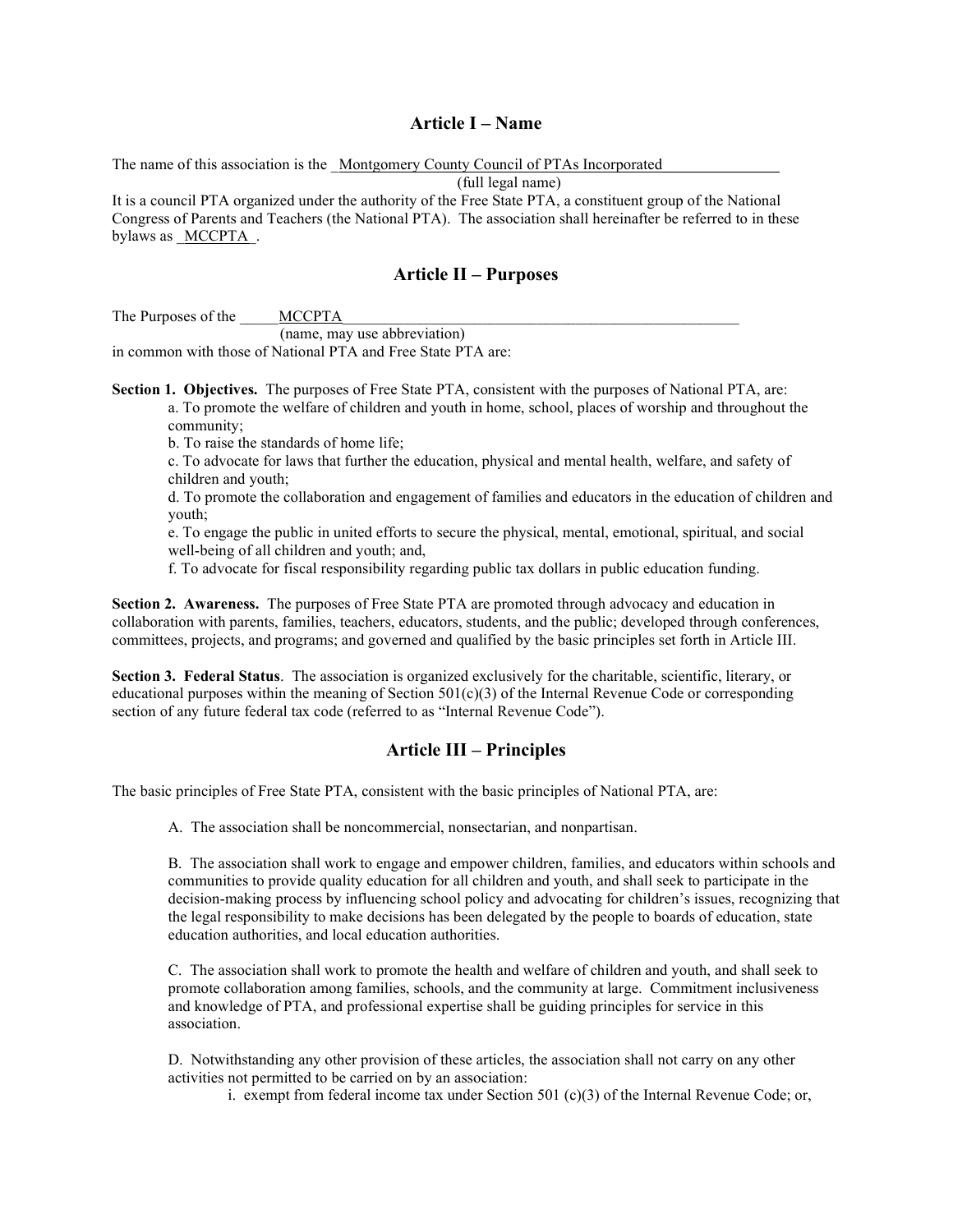ii. to which contributions are deductible under Section 170  $(c)(2)$  of the Internal Revenue Code.

E. The association or members in their official capacities shall not, directly or indirectly, participate or intervene (in any way, including the publishing or distribution of statements) in any political campaign on behalf of, or in opposition to, any candidate for public office; or devote more than an insubstantial part of its activities to attempting to influence legislation by propaganda or otherwise.

## Article IV – Relationship with National PTA and Free State PTA

Section 1. This council PTA shall be organized and chartered under the direct authority of the Free State PTA in the area in which this council PTA functions, in conformity with such rules and regulations, not in conflict with the National PTA Bylaws, as the Free State PTA may in its bylaws prescribe. The Free State PTA shall issue to this council PTA an appropriate charter evidencing the due organization.

Section 2. This council PTA must meet the requirements as outlined in the Council Standards of Affiliation by December 31 yearly.

Section 3. The articles of organization of this council PTA include (a) the bylaws of such association and (b) the certificate of incorporation or articles of incorporation of such association.

Section 4. This council PTA shall adopt such bylaws for the governance of the association as may be approved by Free State PTA. Such bylaws shall not be in conflict with National PTA Bylaws or the bylaws of Free State PTA.

Section 5. Bylaws of this council PTA shall include an article on amendments.

Section 6. Bylaws of this council PTA shall include provisions establishing quorum for all meetings.

Section 7. The bylaws of this council PTA shall require each officer, board member, or committee member of this council PTA to be a member of a local PTA, meeting the standards of affiliation, within the area of this council.

Section 8. The bylaws of this council PTA shall prohibit voting by proxy, mail (including paper or email), or absentee.

Section 9. A PTA member shall not serve as a voting member of this council PTA's board while serving as a paid employee of, or under contract to, this council PTA.

Section 10. The charter of a council PTA may be removed in the manner and under the circumstances provided in Free State PTA policies and procedures.

Section 11. In the event of the dissolution of this Council, the association, after paying or adequately providing for the debts and obligations of the association, shall distribute to Free State PTA its financial holdings, property, all records, and all remaining assets in order to service the state membership.

Section 12. This council PTA shall keep such permanent books of account and records as shall be sufficient to establish the items of gross income, receipts, and disbursements of this council, including, specifically, the number of its members and the dues collected from its members. Such books of account and records shall at all reasonable times be open to inspection by an authorized representative of Free State PTA, or where directed by the policies and procedures of Free State PTA.

### Article V – Purposes of this Council

Section 1. The Purposes of this council PTA are to:

- a. Promote the purposes and interests of Free State PTA,
- b. Unify and strengthen the local PTAs within its area,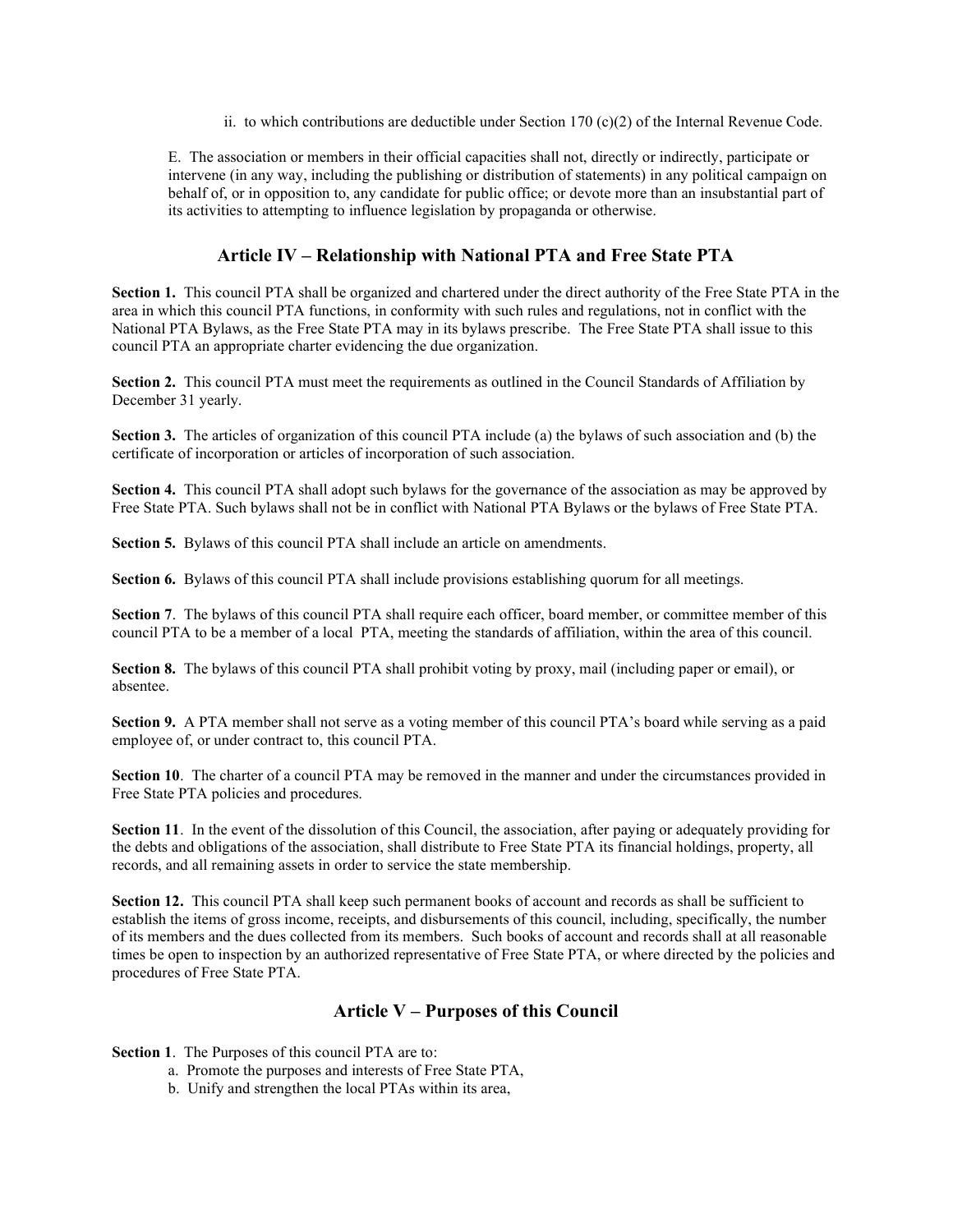c. Provide for conferences, leadership training, and coordination of the efforts of the local PTAs within this council's area,

d. Encourage programs and projects in the various local PTAs which will carry out the mission and purposes of PTA,

- e. Assist in the formation of new PTAs according to the plan of Free State PTA, and,
- f. Promote the interests of National PTA and of Free State PTA.

Section 2. Authority

This Council PTA shall not:

a. Dictate to local PTAs,

b. Legislate for the local PTAs, including taking action involving member local PTAs and setting up rules for them without their consent,

- c. Duplicate the work or program of the local PTAs,
- d. Compete with local PTAs,
- e. Compel local PTAs to enter into council projects, or,
- f. Assess local PTAs for funds without their consent.

## Article VI – Officers and their Election

Section 1. The officers of this council PTA shall be a president,  $\frac{4}{5}$  vice president(s), (vice president for educational issues, vice president for administration, vice president for programs, vice president for advocacy), 2 secretary(ies) (recording secretary for delegates assemblies, recording secretary for board of directors meetings), and a treasurer.

Section 2. Officers shall be elected at the annual general membership meeting in the month of  $\Delta\text{pril}$  for a term of  $\perp$  years (If two (2) years, starting on an odd/even [circle one] year) or until their successor is elected, and shall assume their duties after installation, except for the treasurer who takes office on July 1.

Section 3. Officers shall be elected by ballot; however, if there is but one nominee for any office, election for that office may be by voice vote. A majority vote shall be required for election. No officer may be eligible to serve more than  $\frac{3}{2}$  (number) consecutive terms in the same office. A person who has served in an office for more than one half of a full term shall be deemed to have served a full term in such office.

Section 4. The following provisions shall govern the eligibility of individuals to be officers of the MCCPTA.

- A. Each officer must be a member of a local PTA within the area of this council PTA.
- B. The president, vice president for educational issues, vice president for administration, vice president for programs, and vice president for advocacy shall have served at least one (1) full year on a local PTA board of directors and one (1) full year on the council board of directors. The recording secretary for delegate assemblies, recording secretary for board of directors meetings, and treasurer shall have served at least one (1) full year on a local PTA board of directors or one (1) full year on the council board of directors.
- C. MCCPTA treasurer cannot concurrently be treasurer or check signer of a local PTA.
- D. A term of office shall be  $\underline{\qquad 1 \qquad}$  year(s) (If two (2) years, odd or even) or until a successor is elected. No officer may be eligible to serve more than  $\frac{3}{2}$  (number) consecutive terms in the same office.
- E. A person who has served in an office for more than one half of a full term shall be deemed to have served a full term in such office.
- F. Any officer of MCCPTA shall resign within a week of filing for candidacy for public office.

#### Section 5. Vacancies

A. If the office of president becomes vacant, the vice-president for educational issues shall become acting president until a replacement has been elected at a Delegate Assembly. A vacancy in any office other than president remains vacant until a replacement has been elected at a Delegate Assembly, except as noted in c.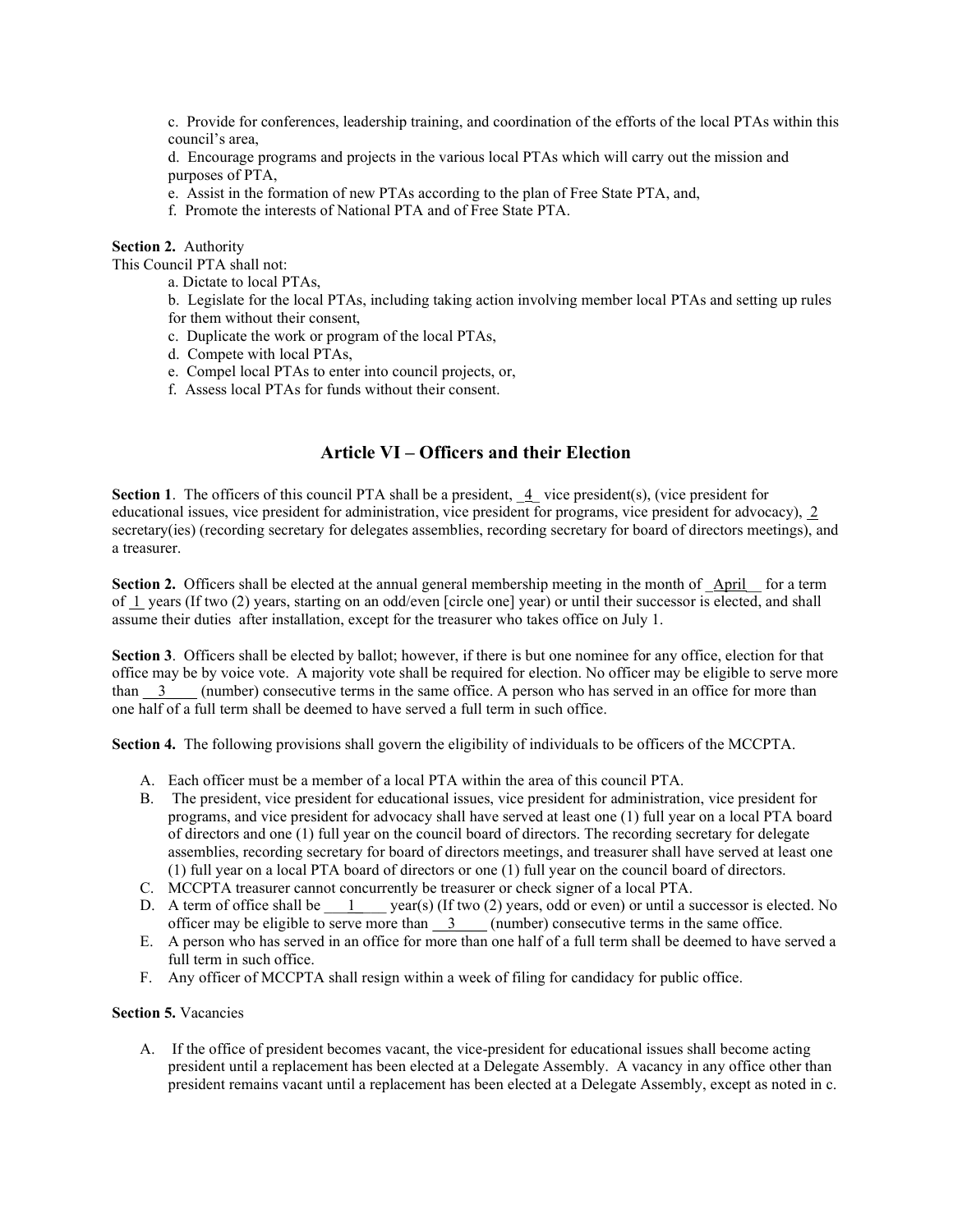- B. The seated nominating committee will identify a nominee to fill a vacancy in any office within four (4) weeks of notification of said vacancy. Notification of the election to fill the vacancy will be made 10 days prior to the delegate assembly at which the election will occur.
- C. When there is no Delegates Assembly meeting scheduled within 45 days of the notification of vacancy, a vacancy in an office other than president may be filled by a temporary appointment made by the president to take effect immediately and to be ratified by the Board of Directors at the next meeting. This appointment remains in effect until such vacancy can be filled pursuant to the process set forth in this Article.

#### Section 6. Removal from Office

The board of directors by a two-thirds (2/3) majority vote may remove any officer who fails to perform duties as outlined in these bylaws and the current standing rules and/or fails to attend 2 consecutive board of directors meetings without being excused by the president or designee, misrepresents the council or acts in any manner deemed detrimental to the purposes of the association. The board of directors shall notify, by certified mail at least ten (10) days prior to the meeting of determination, the officer of his/her right to appear before the board of directors at that meeting. Such removal constitutes a vacancy in that position.

#### Section 7. Nominating Committee

- A. There shall be a nominating committee for officers composed of  $\bar{Z}$  (specify an uneven number, no less than 3) members who shall be elected by the board of directors. No two members shall be from the same local PTA, and with at least one from each specific group of clusters in a designated area.
- B. The nominating committee shall be elected at the third board of directors meeting of the year.
- C. The nominating committee shall serve for a term of  $\frac{1}{1}$  (number) year(s)(If two (2) years, starting on an odd/even [circle one] year). No member of the nominating committee shall serve more than 2 consecutive terms.
- D. The committee shall elect its own chair and notify the president in writing of its decision within ten (10) days of such election.
- E. The nominating committee shall nominate one (1) candidate for each of the following offices: president, vice-president for educational issues, vice-president for administration, vice-president for programs, vice-president for advocacy, recording secretary for delegate assemblies, recording secretary for board of directors' meetings, and treasurer.
- F. The nominating committee shall send the list of nominees and their qualifications to the members of the Board of Directors and to the local PTA presidents and delegates at least thirty (30) days before the annual meeting. The consent of each candidate must be obtained before their name is placed in nomination.
- G. The nominating committee must be notified of the intention to run from the floor at least fourteen (14) days prior to election, provided the consent of each candidate has been obtained before their name is placed in nomination and candidates have met all qualifications specified in Section 4 of these bylaws and are prepared to present qualifications as specified by the nominating committee as part of the nomination selection process. The nominating committee shall send the list of individuals who plan to run from the floor, indicating the specific office, to the members of the Board of Directors and to the local PTA presidents and delegates at least seven (7) days before the annual meeting
- H. Only those individuals who have met the qualifications as outlined in Article VI, Section 4 and who have signified their consent to serve if elected shall be nominated for or elected to such office.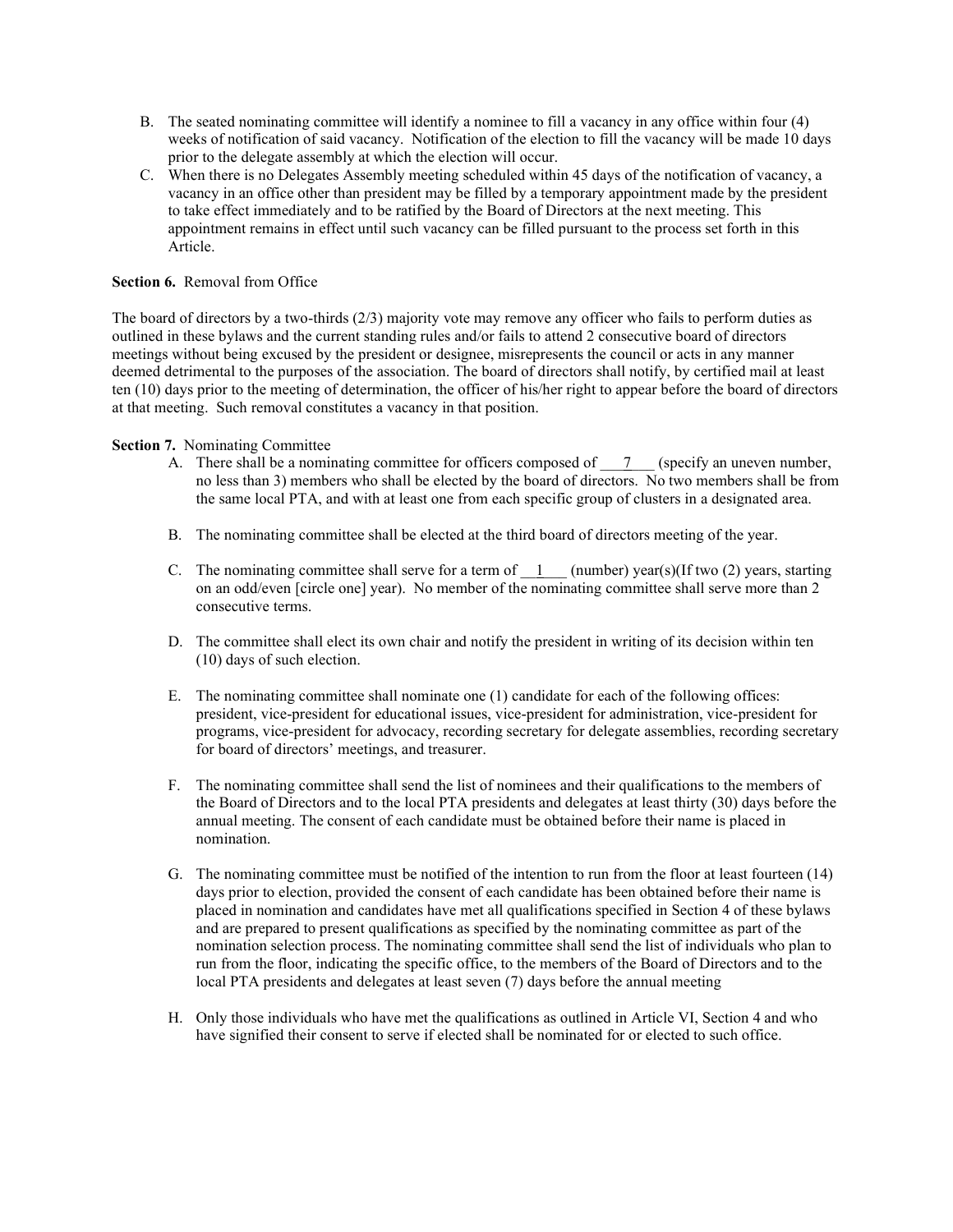## Article VII – Duties of Officers

Section 1. The president shall:

- A. Preside at all meetings of this council PTA,
- B. Serve as an ex-officio member of all committees except the nominating committee,
- C. Help to extend PTA work into all parts of Montgomery County, keeping it in harmony with the National PTA and Free State PTA plans
- D. Represent MCCPTA in meeting with Montgomery County and Montgomery County Public Schools officials;
- E. Coordinate the work of the officers, area vice presidents, cluster coordinators and committees of this council PTA in order that the Purposes may be promoted,
- F. Assist in extending PTA work into all parts of the council PTA area, keeping it in harmony with the Free State PTA strategic plans,
- G. Perform such other duties as may be provided for by these bylaws, prescribed by the parliamentary authority, or directed by the board of directors
- H. Be an approved signatory on all orders of the treasurer and council,
- I. Review bank statements monthly with the treasurer, and
- J. Jointly with the treasurer, pursuant to board approval, to open, close, and manage any bank account belonging to MCCPTA.

Section 2. The vice president(s) shall:

- A. Act as an aide(s) to the president,
- B. In their designated order, perform the duties of the president in the president's absence or inability to serve, and,
- C. Perform such other duties as may be provided for by these bylaws, prescribed by the parliamentary authority, or directed by the board of directors.
- D. The vice president for educational issues shall preside in the absence of the president; shall serve as an aide to the president in coordinating the work of the education and policy related committees; shall notify committee chairs of their appointments; and shall perform such other duties as assigned by the Board of Directors.
- E. The vice president for administration shall preside in the absence of the president and the vice president for educational issues; shall serve as an aide to the president by coordinating the work of the area vice presidents and cluster coordinators and overseeing local PTA compliance; and shall perform such other duties as may be assigned.
- F. The vice president for programs shall preside in the absence of the president, the vice president for educational issues, and the vice president for administration; shall serve as an aide to the president in planning MCCPTA meetings, workshops, special events; and shall perform such other duties as may be assigned.
- G. The vice president for advocacy shall preside in the absence of the president, the vice president for educational issues, the vice president for administration, and the vice president for programs; shall serve as an aide to the president in supporting the legislative and advocacy work of the council; and shall perform such other duties as may be assigned.

Section 3. The secretary(ies) shall:

- A. The recording secretary for delegate assemblies shall record and maintain the minutes of all delegate assemblies, shall act as board of directors recording secretary in the absence of the recording secretary for the board of directors, and shall perform such other duties as may be assigned.
- B. The recording secretary for board of directors meetings shall record and maintain the minutes of all board of directors meetings, and shall act as recording secretary for delegate assemblies in the absence of the recording secretary for delegate assemblies. The recording secretary for board of directors meetings shall also hold and preserve the essential documents of the association such as the Charter of MCCPTA, the Articles of Incorporation, Certification of Non-profit Status and current Bylaws and shall perform such other duties as may be assigned.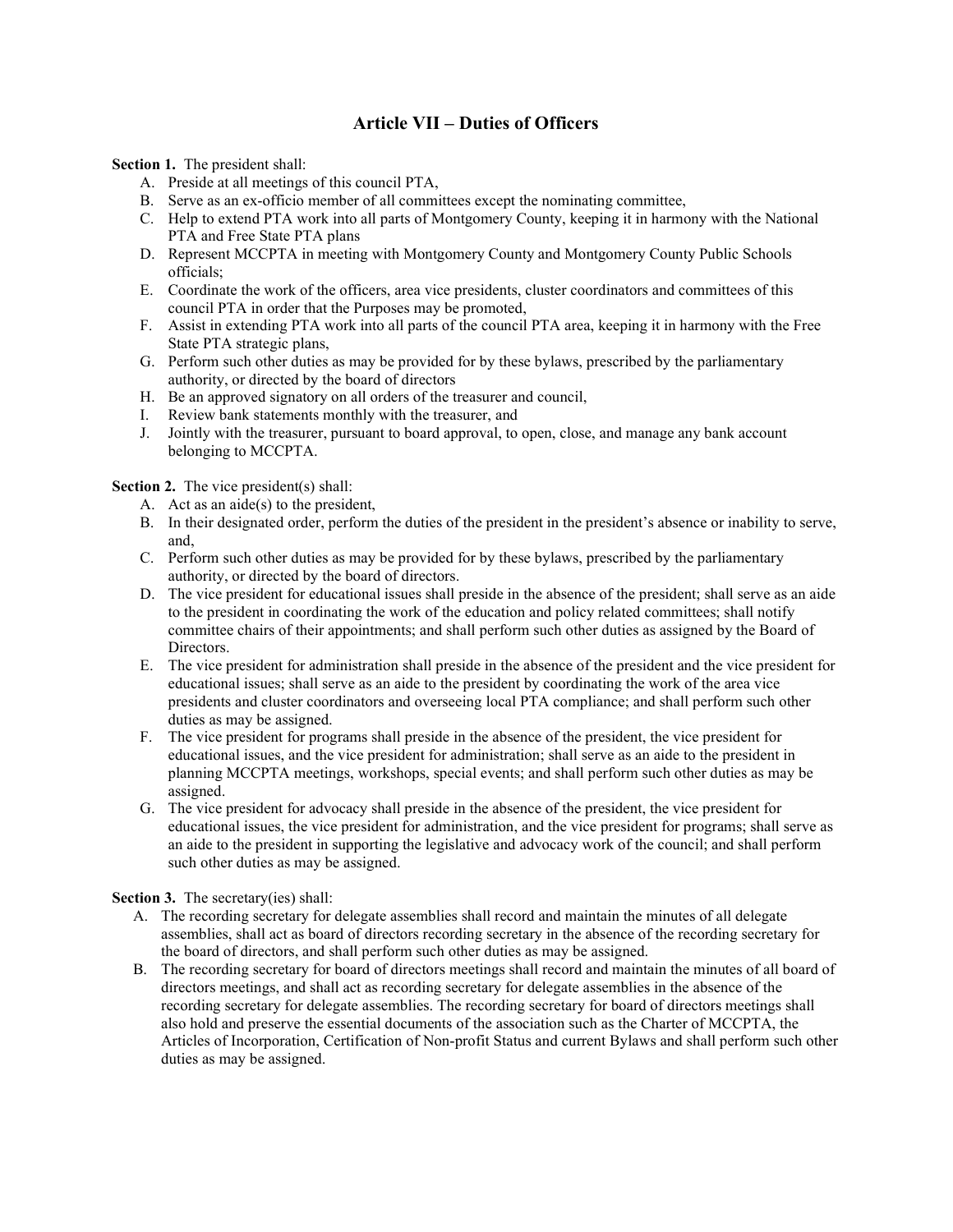Section 4. The treasurer shall:

- A. Have custody of the funds of this council PTA,
- B. Maintain a full account of the funds of this council PTA,
- C. Keep a full and accurate account of receipts and expenditures including reconciliation of the bank statement each month,
- D. Make disbursements as authorized by the president, board of directors or this council PTA in accordance with the budget adopted by this council PTA,
- E. Have checks or vouchers signed by two people the treasurer and one other authorized officer,
- F. Review, sign, and date bank statements monthly, obtaining review, signature and date of the president and one member of the council board of directors who is not a signatory on the account(s),
- G. Be responsible for preparing and filing all required tax forms and submitting copies in accordance with the Council Standards of Affiliation,
- H. Submit a proposed annual budget, prepared in consultation with the MCCPTA budget committee, to the board of directors and general membership for approval,
- I. Present a written financial statement at every meeting of the executive committee, the board of directors, the general membership and at other times when requested by the board of directors,
- J. Present an annual report of the financial condition of the organization to the membership,
- K. Submit the books annually for a financial review,
- L. Report the findings of the annual financial review to the board of directors and submit a copy to Free State PTA within the timeframe specified by the Council Standards of Affiliation,
- M. Jointly with the president, pursuant to board approval, to open, close, and manage any bank account belonging to MCCPTA, and
- N. Perform such other duties as may be provided for by these bylaws, prescribed by the parliamentary authority, or directed by the board of directors.

#### Section 5. Officers shall:

Except for the treasurer, deliver to their successors all official material within fourteen (14) days following the meeting at which their successors are elected or to the president within fourteen (14) days of the date of their resignation. The treasurer shall deliver to the financial review committee or president, all official material no later than July l5, or immediately upon resignation.

### ARTICLE VIII – Board of Directors

Section 1. The affairs of the MCCPTA and the shall be managed (name, may use abbreviation)

by the board of directors in the intervals between general membership meetings.

Section 2. Each board of directors member shall be a member of a local PTA within the area of this council whose state and council PTA dues are paid.

Section 3. The members of the board of directors shall be:

- A. Elected officers, area vice presidents, one cluster coordinator per cluster, and chairs of standing committees. If a standing committee chair cannot attend a board meeting, a committee vice-chair or a subcommittee chair can substitute. The substitute can participate fully as a board member and vote. The substitute must have completed the required boardsmanship and fiduciary training. The standing committee chair must notify the executive committee prior to the board meeting.
- B. A parliamentarian (non-voting) may be appointed by the president, subject to approval by the executive committee. The immediate past president of MCCPTA, members of the Maryland PTA board of directors residing in Montgomery County, other cluster coordinators, chairs of non-standing committees, subcommittee chairs and committee points of contact may participate in discussion at the meetings, but will not be permitted to vote, and thus will not count in the quorum.

#### Section 4. Duties of the board of directors shall be to:

- A. Carry out such business as may be referred to it by the membership of this council,
- B. Create committees,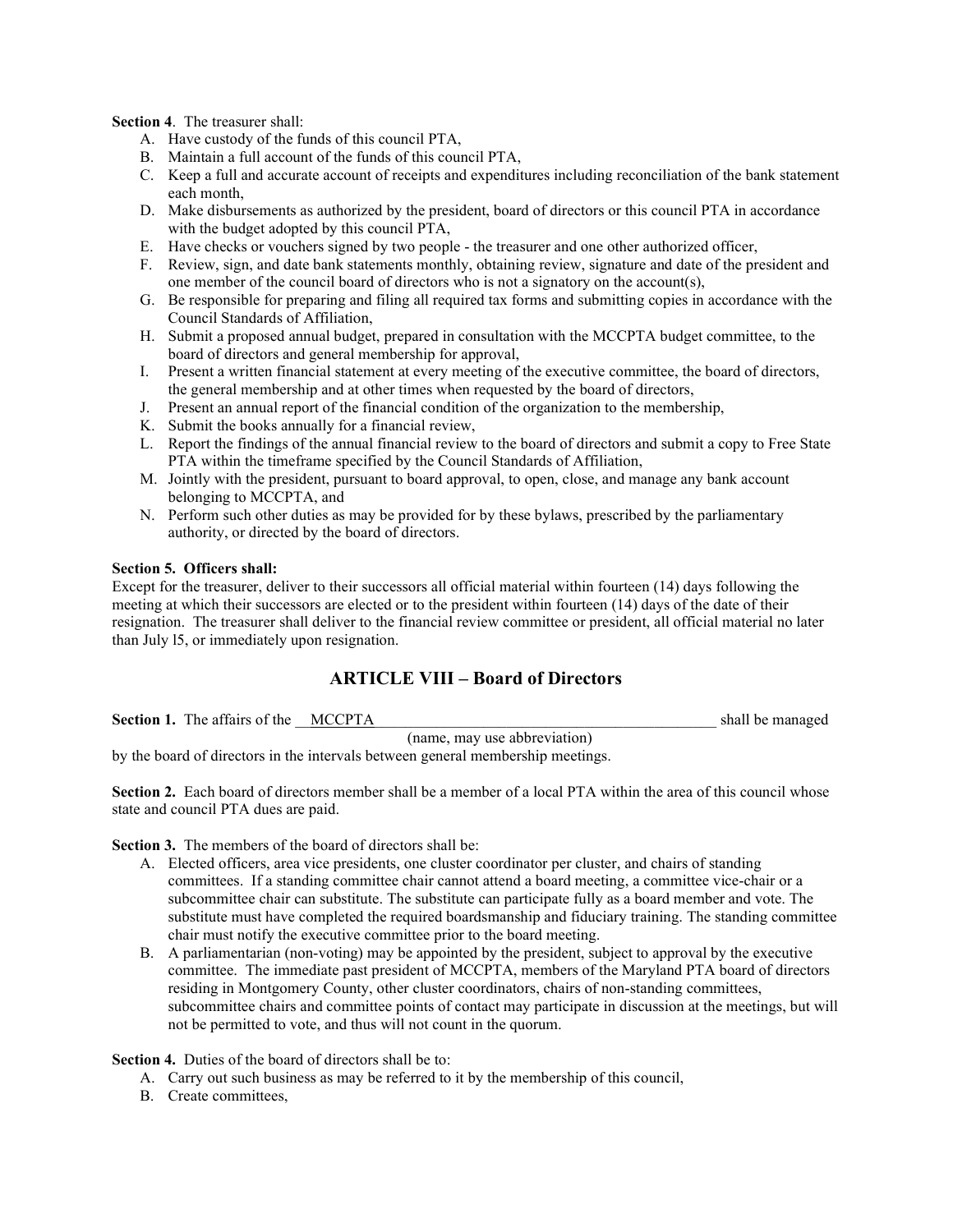- C. Present a report at the regular general membership meetings of this council PTA,
- D. Select a financial review committee by June 1,
- E. Upon vote of a majority of the board, request a financial review or audit at any time,
- F. Approve and submit an annual categorical budget to this council PTA general membership for adoption.
- G. Approve payment of routine bills within the limits of the approved budget,
- H. Approve plans of work of council PTA committees
- I. Elect the seven members of the nominating committee, and
- J. Upon assuming a role on the Board of Directors (BOD), each member must complete boardsmanship and fiduciary training. This training must be completed by October 1 if service on the BOD begins on or before the start of a fiscal year (July 1). Members can satisfy this requirement with confirmed attendance at MCCPTA boardsmanship workshops, or by submitting completion certificates for National PTA e-learning courses specified each year by the Executive Committee. Training is valid during continuous board service and must be retaken if there is a lapse in service. Exception: re-training is not required for members who return to service within the same academic year. Members who have not completed training by the Oct. 1 deadline are not allowed to vote without an advance exception from the President. Individuals whose term of office on the BOD begins after the start of the fiscal year have two months from appointment/election/confirmation to complete required boardsmanship and fiduciary training or they cannot vote at BOD meetings.

Section 5. The board of directors, by a two-thirds (2/3) vote of the members present and voting a quorum being established, may remove from his/her position any board member who fails to perform designated duties as outlined in these bylaws or the current standing rules, fails to attend two consecutive meetings and/or board of directors meetings without being excused, violates the basic policies, misrepresents the positions of the association or acts in any other way which is detrimental to the philosophy and purposes of the association. When removal action is contemplated, the member shall be advised, by certified mail at least ten (10) days prior to the meeting of determination, of his/her right to appear before the board of directors at that meeting. Such removal constitutes a vacancy in that position.

Section 6. Regular meetings of the board of directors shall be held with the date and time to be fixed by the board of directors at their first meeting of the year.

Section 7. Special meetings of the board of directors may be called by the president or when requested by a majority of the Board of Directors members upon  $5$  (number) days written notice to each member of the board of directors.

Section 8. At all meetings of the board of directors, a majority of the members of the board of directors shall constitute a quorum for the transaction of business.

Section 9. Upon the expiration of the term of office or when individuals cease to hold the position that entitles them to be a member of the board of directors, they shall automatically cease to be a member of the board of directors and shall be relieved of all duties and responsibilities incident to such membership. All records, books and other materials pertaining to the position shall be turned over to the president and all funds pertaining to the position shall be returned to the treasurer within fourteen (14) days of an individual leaving the board of directors.

Section 10. If a member of the board of directors (other than an elected officer) files for candidacy for public office, the member shall not speak publicly on behalf of MCCPTA. If elected to public office, a member of the board of directors shall resign immediately.

Section 11. Regular meetings of the board of directors shall be open to all members of local PTAs.

## Note for FS PTA Review- Article below is added for MCCPTA

### Article VIII.A: Area Vice Presidents, Cluster Coordinators, and Their Election

Section 1. Area vice presidents and cluster coordinators shall be members of local PTAs in their respective areas or clusters whose national, state, and council PTA dues have been paid.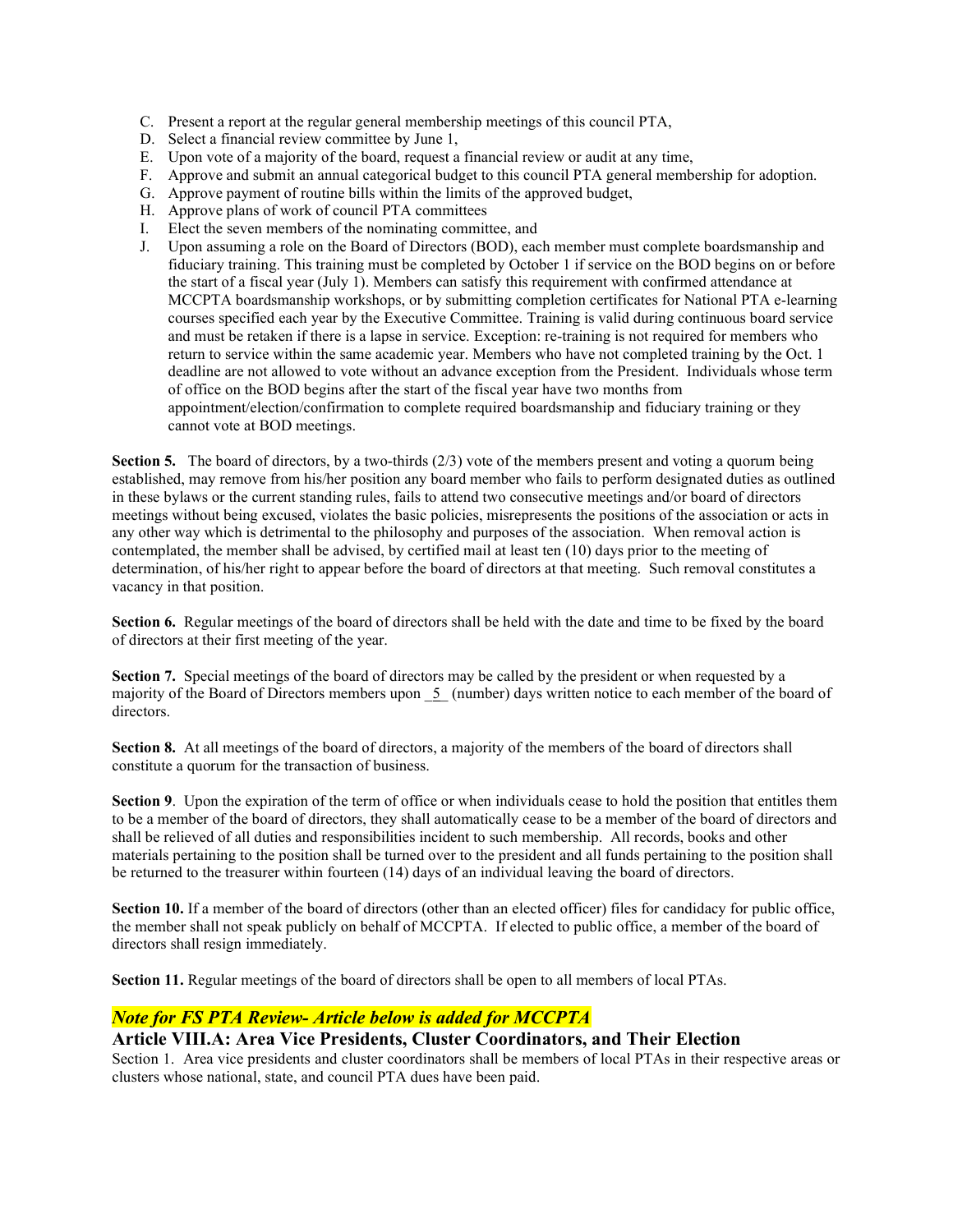#### Section 2. Area vice presidents

- a. An area shall consist of specific groups of clusters designated by the Board of Directors and approved by a delegate assembly. Each area shall have an area vice president. The area vice president shall serve for a term of one (1) year, and not more than four (4) consecutive terms, until the election of their successor.
- b. Area vice presidents shall help to extend PTA work in all local PTAs in the specific clusters which they represent; shall assist in the training of PTA leaders in their areas; shall assist in the organization of new PTAs in their areas; shall coordinate the work of cluster coordinators; shall meet with MCPS to coordinate between and among cluster schools; and shall perform such other duties as may be assigned.

#### Section 3. Cluster coordinators

- a. A cluster shall consist of a high school plus its feeder schools. Each cluster shall have a cluster coordinator(s), the total number not to exceed three (3). The cluster coordinator(s) shall serve for a term of one (1) year, and not more than four (4) consecutive terms, until the election of their successors. An individual shall not serve as cluster coordinator for more than one cluster at the same time.
- b. Cluster coordinators shall conduct meetings of the cluster PTA leaders; shall serve as a link between the area vice presidents and the local PTAs; shall represent the cluster at meetings of the Board of Directors, at meetings with the area vice president responsible for the cluster, at meetings with MCPS, and at other meetings; coordinate testimony of the cluster before the Board of Education and the County Council; shall assist the area vice presidents in the administration of PTA business; and shall perform such other duties as may be assigned.

#### Section 4. Elections

- a. Each area representative of the MCCPTA nominating committee shall be responsible for convening and chairing an area nominating committee of at least six (6) PTA presidents, or his or her designee, and/or cluster coordinators from that area, ensuring representation from each cluster; the area representative of the MCCPTA nominating committee may serve as one of the representatives if they also meet the requirements of the members of the area nominating committee. The area nominating committee shall submit to the MCCPTA board of directors by one week prior to the May board of directors' meeting the name and qualifications of one (1) candidate for area vice president. The MCCPTA board of directors shall vote to confirm the nominees for area vice president at the May meeting.
- b. The area representative of the MCCPTA nominating committee shall be responsible for ensuring that each cluster in their area holds a meeting at which a majority of PTAs in the cluster are represented by their president or designee, for the purpose of nominating no more than three (3) cluster coordinators. A current cluster coordinator or area vice president, will submit the name(s) to the MCCPTA board of directors by one week prior to the May board of directors' meeting. The MCCPTA board of directors shall vote to confirm the nominees for cluster coordinator at the May meeting.

#### Section 5. Vacancies

- a. A vacancy in any area vice president position shall be filled by nomination from a committee consisting of at least six (6) PTA presidents, or their designees, and/or cluster coordinators from that area at a meeting convened by a Cluster Coordinator, or the Vice President for Administration. The name of the nominee shall be submitted to the board of directors for confirmation.
- b. A vacancy in a cluster coordinator position shall be filled by a nomination from the PTA presidents, or their designee, from a majority of PTAs in the cluster, at a meeting convened by another Cluster Coordinator, the Area Vice President or Vice President for Administration. The name of the nominee shall be submitted to the board of directors for confirmation.

### Article IX – Executive Committee

Section 1. The elected officers shall be members of the executive committee.

Section 2. Each executive committee member shall be a member of a local PTA within the area of the council whose state and council PTA dues are paid.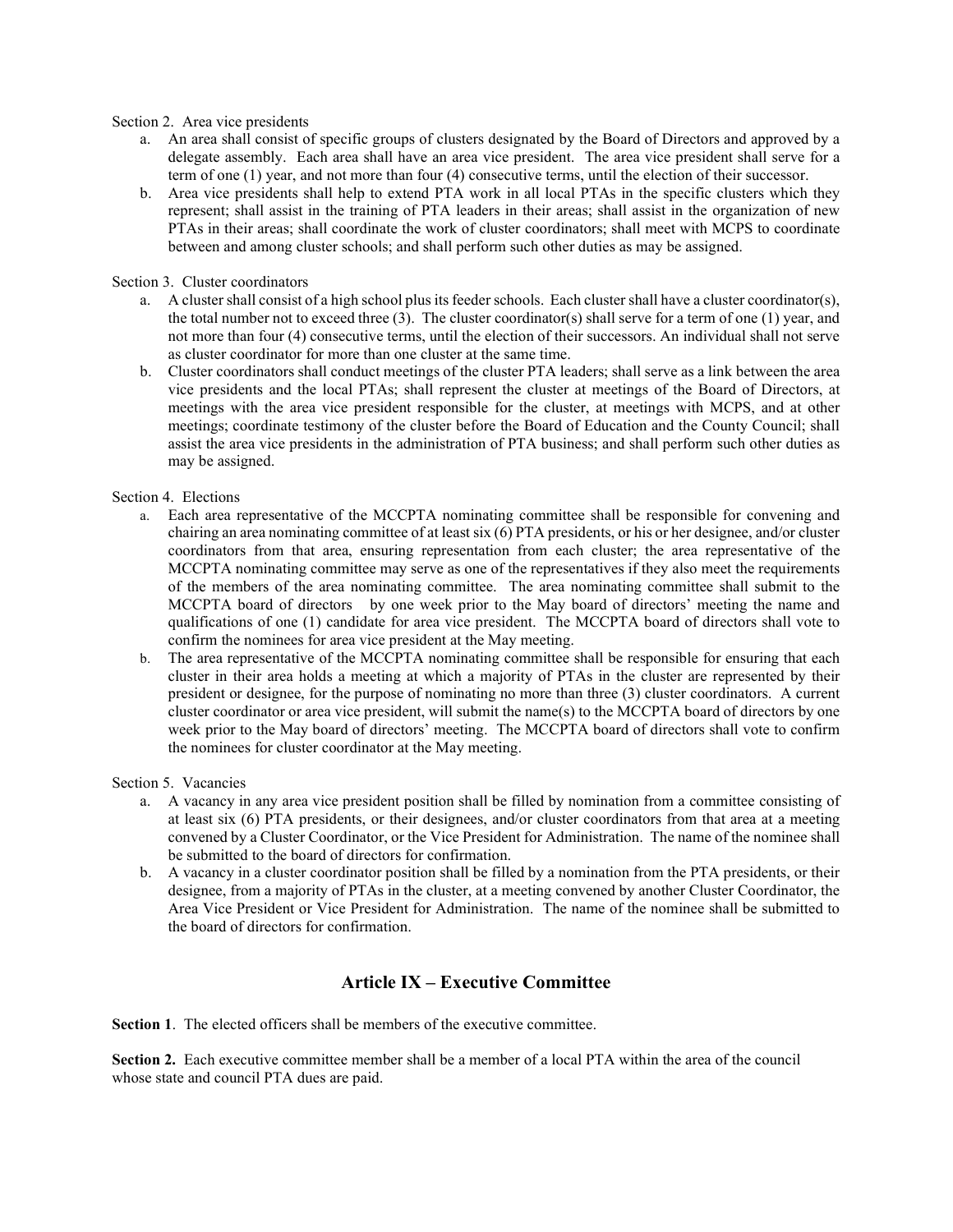Section 3. Regular meetings of the executive committee shall be held with the dates and times fixed by the executive committee at its first meeting of the fiscal year. Special meetings of the executive committee may be called by the president or upon written request of three executive committee members, with  $\frac{2}{2}$  (number) days notice to each member of the executive committee.

Section 4. At all meetings of the executive committee, a majority of the members of the executive committee shall constitute a quorum for the transaction of business.

Section 5. Duties of the executive committee shall be to:

- A. Transact business referred to it by the board of directors,
- B. Develop agendas for delegate assemblies and meetings of the board of directors,
- C. Elect committee chairs,
- D. Act in emergencies between meetings of the board of directors, and,
- E. Provide a report at each board of directors meeting.

Section 6. The executive committee shall take no action in conflict with any action taken by the board of directors.

#### Article X – Committees

Section 1. Only members of a local PTA within the area of the council whose state and council PTA dues are paid shall be eligible to serve in any elected or appointed positions.

Section 2. Committee chairs shall be elected by the executive committee.

Section 3. The board of directors may create such special and standing committees as it deems necessary to promote the purposes of PTA and carry on the work of this council PTA.

**Section 4.** The term of office of a standing committee chair shall be  $\_\_1$  (number) year(s) (If two (2) years, odd or even/circle one). Chairs shall assume their duties upon election.

Section 5. The chair of each committee shall present a plan of work to the board of directors for approval. No committee work shall be undertaken without the consent of the board of directors.

Section 6. A person elected by a majority vote of the executive committee shall fill a vacancy occurring in any committee chair position for the unexpired term.

### Article XI – General Membership

Section 1. The general membership (voting body) of this council PTA shall consist of the board of directors; the president of each member local PTA or his/her alternate; and delegates or their alternates as specified in Section 2 of this article.

**Section 2.** Each member local PTA shall be eligible to be represented by  $\frac{2}{2}$  (number) delegates or their alternates as selected by the local PTA according to its own bylaws.

Section 3. Individuals are entitled to one vote, even though they may be serving in more than one position.

Section 4. The general membership votes to

- a. Elect officers
- b. Approve the MCCPTA budget
- c. Approve MCCPTA bylaws
- d. Approve MCCPTA advocacy priorities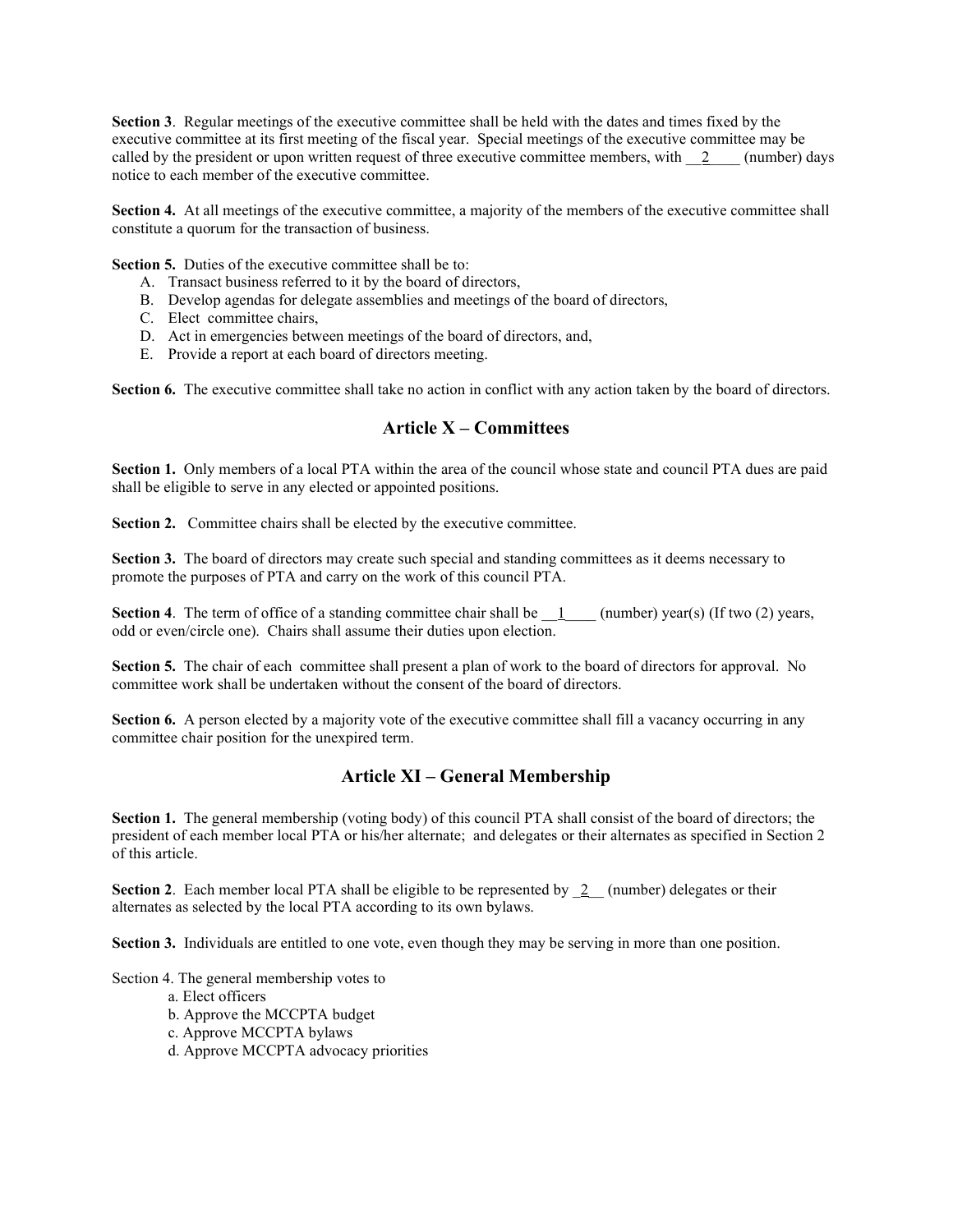## Article XII – General Membership Meetings

Section 1. Regular meetings of this council PTA shall be held during the year, the time to be fixed by the board of directors at its first meeting of the fiscal year.  $\underline{10}$  (number) days' notice shall be given to the membership of any change of date. Meetings will be canceled following the inclement weather school closing policy for the county. These meetings will be held on the fourth Tuesday of the month unless otherwise indicated by the MCCPTA board of directors.

Section 2. Special general membership meetings of this council PTA may be called by the president or by a majority of the board of directors,  $\overline{5}$  (number) days notice given.

Section 3. The annual meeting shall be held in April (month).

Section 4. A quorum for the transaction of business of any general membership meeting of this council PTA shall consist of at least \_35\_ (number) members of the voting body, representing at least 15 local PTAs.

Section 5. Meetings of this council PTA shall be open to all members of the local PTAs holding membership in the council PTA, but the privilege of introducing motions and voting shall be limited to the voting body as outlined in Article XI.

Section 6. Only members of this council PTA who have paid dues for the current membership year may participate in the business (vote or make motions) of this council.

### Article XIII – Council Membership

Section 1. Membership in this council PTA shall consist of local PTAs chartered by Free State PTA in Montgomery County (county name) upon payment of dues as hereinafter provided.

Section 2. The membership dues in this council PTA shall be determined by the general membership at the annual meeting each year with initial payment on or before October 31st, and are considered in arrears after March 31st.

Section 3. Membership in PTA shall be open, without discrimination, to anyone who believes in and supports the mission, purposes, and principles of National PTA and pays dues as required in these bylaws.

Section 4. Local PTAs may be accepted as members at any time. Bylaws and incorporation documents of local PTA shall be provided to this council upon approval by the local PTA membership.

## Article XIV – Electronic Meetings and Communication

Section 1. Meetings of MCCPTA and all committees and subcommittees shall be authorized to meet by telephone conference or through other electronic communications media so long as all the members can simultaneously hear each other and participate during the meeting.

Section 2. Communication. Unless members indicate otherwise to the board of directors, all communication required in these bylaws, including meeting notices, may be sent electronically

## ARTICLE XV – Fiscal Year

The fiscal year of this council PTA shall begin on July 1st and end on the following June 30th.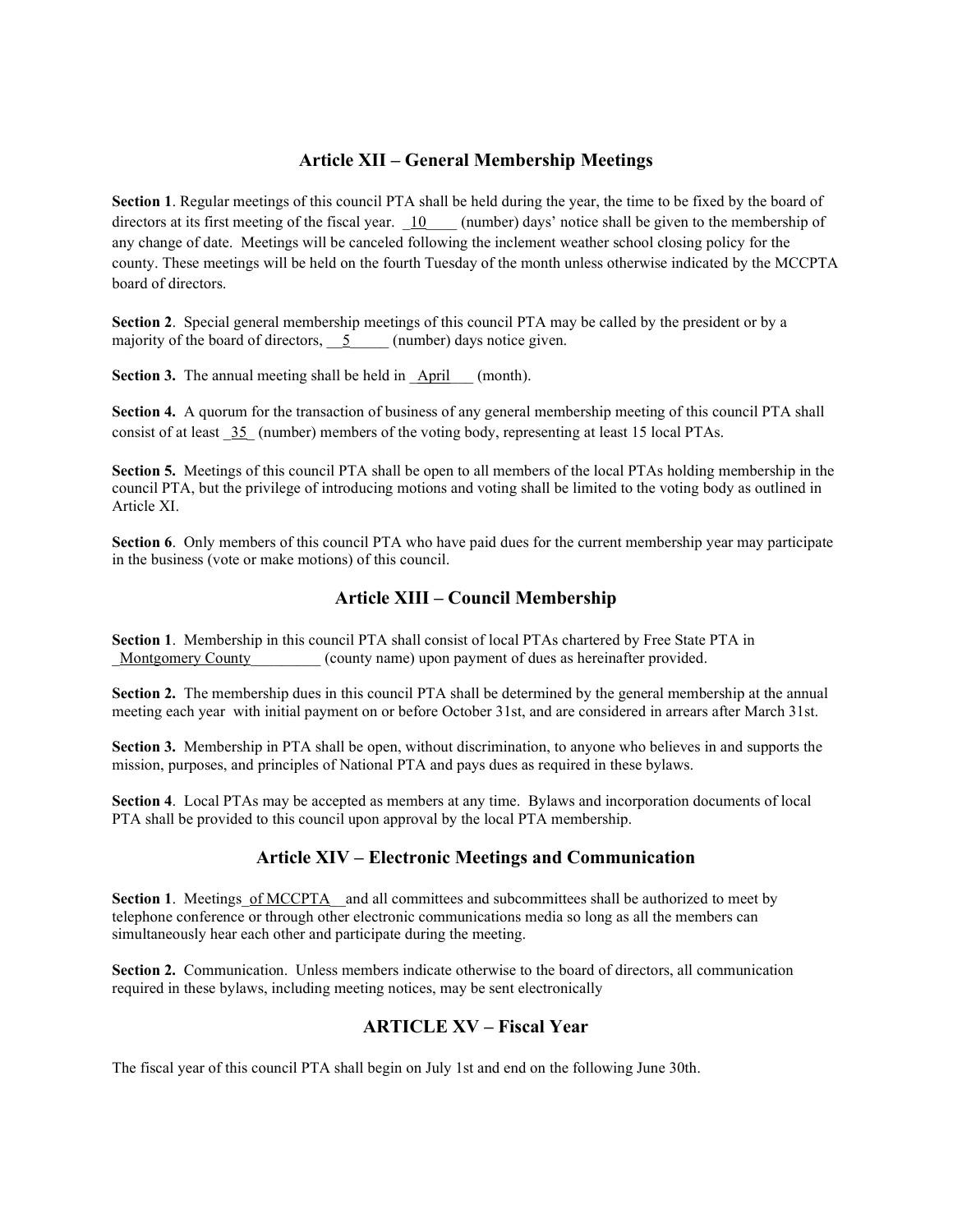## ARTICLE XVI – Parliamentary Authority

The rules contained in the current edition of Robert's Rules of Order, Newly Revised shall govern this council PTA in all cases in which they are applicable and in which they are not in conflict with the National PTA Bylaws, the Free State PTA Bylaws, special rules of order, or the Articles of Incorporation.

## ARTICLE XVII – Review and Amendments

Section 1. These bylaws may be amended at any general membership meeting of this council PTA by a two-thirds vote of those members present and voting, a quorum being present, provided notice of the proposed amendment has been given to the general membership at least thirty (30) days prior to the meeting at which the amendment is to be voted upon. When amended, articles are in effect, but shall be subject to the approval of Free State PTA.

Section 2. A decision to totally revise the bylaws as a substitute for the existing bylaws, requires a majority vote of those members present and voting at a general meeting of this council PTA, or a two-thirds vote of the board of directors. A committee to carry out this task shall be appointed by the board of directors. The requirements for adoption of a revised set of bylaws shall be the same as in the case of an amendment, including thirty (30) days prior notification to the general membership.

Section 3. Submission of amendments or revised bylaws for approval by Free State PTA shall be in accordance with the bylaws of Free State PTA.

Section 4. These bylaws shall be reviewed and approved by the membership at least every three years.

These bylaws are submitted by a new an existing (circle one) council PTA in Maryland and were approved at a GENERAL MEMBERSHIP MEETING of the

| Montgomery County Council of PTAs, Incorporated<br>(full legal name – no initials)<br>on 05/11/2022<br>(month/day/year). |                                                                                                                                                |                          |                       |
|--------------------------------------------------------------------------------------------------------------------------|------------------------------------------------------------------------------------------------------------------------------------------------|--------------------------|-----------------------|
|                                                                                                                          |                                                                                                                                                | Jenn Sawin               | /signed/Jenn Sawin    |
|                                                                                                                          |                                                                                                                                                | Secretary (Printed name) | Secretary (Signature) |
| Please indicate address where bylaws<br>should be sent:                                                                  | If Free State PTA has questions or must<br>decline these bylaws, the person to contact, if<br>different than the person named to the left, is: |                          |                       |
| Name: Pam Loebach                                                                                                        | Name: Kellie Schoolar Reynolds                                                                                                                 |                          |                       |
| Title: MCCPTA Office Manager                                                                                             | Title: Bylaws Chair                                                                                                                            |                          |                       |
| Phone: 310-208-0111                                                                                                      | Phone: 240-476-1276                                                                                                                            |                          |                       |
| E-mail: Office@MCCPTA.org                                                                                                | E-mail: bylaws@mccpta.org                                                                                                                      |                          |                       |
| Address: PO Box 10754                                                                                                    | Address: 38 Treworthy Rd                                                                                                                       |                          |                       |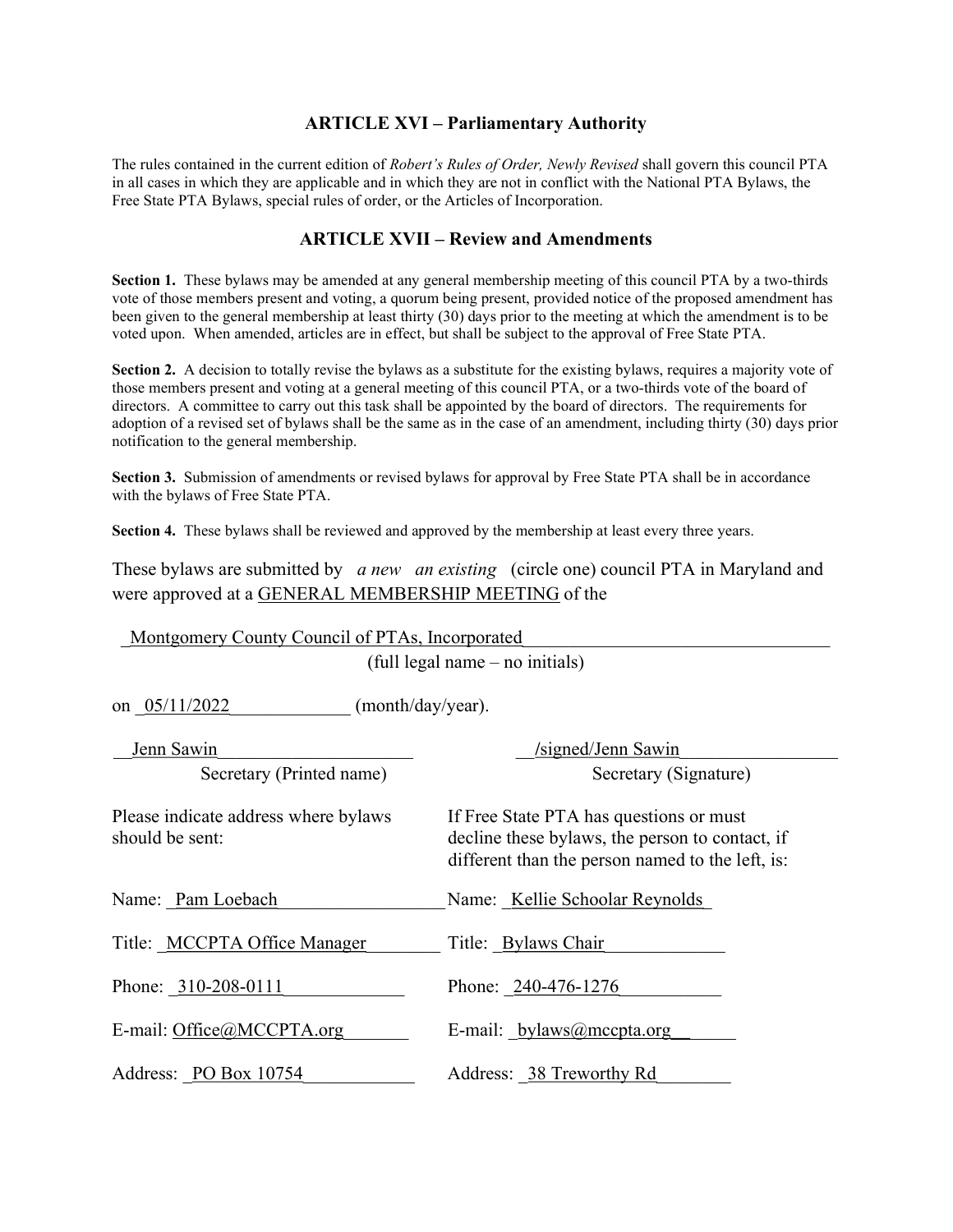\_\_Rockville, MD 20849\_\_\_\_\_\_\_\_\_\_\_\_\_\_\_\_ \_\_\_Gaithersburg, MD 20878\_\_\_\_\_\_\_\_\_

FREE STATE PTA USE

Approved By\_\_\_\_\_\_\_\_\_\_\_\_\_\_\_\_\_\_\_\_\_\_\_\_\_\_\_\_\_\_\_\_\_\_\_\_\_\_\_\_\_\_\_\_\_\_\_\_\_\_\_

Date\_\_\_\_\_\_\_\_\_\_\_\_\_\_\_\_\_\_\_\_\_\_\_\_\_\_\_\_\_\_\_\_\_\_\_\_\_\_\_\_\_\_\_\_\_\_\_\_\_\_\_\_\_\_\_\_\_\_\_\_\_